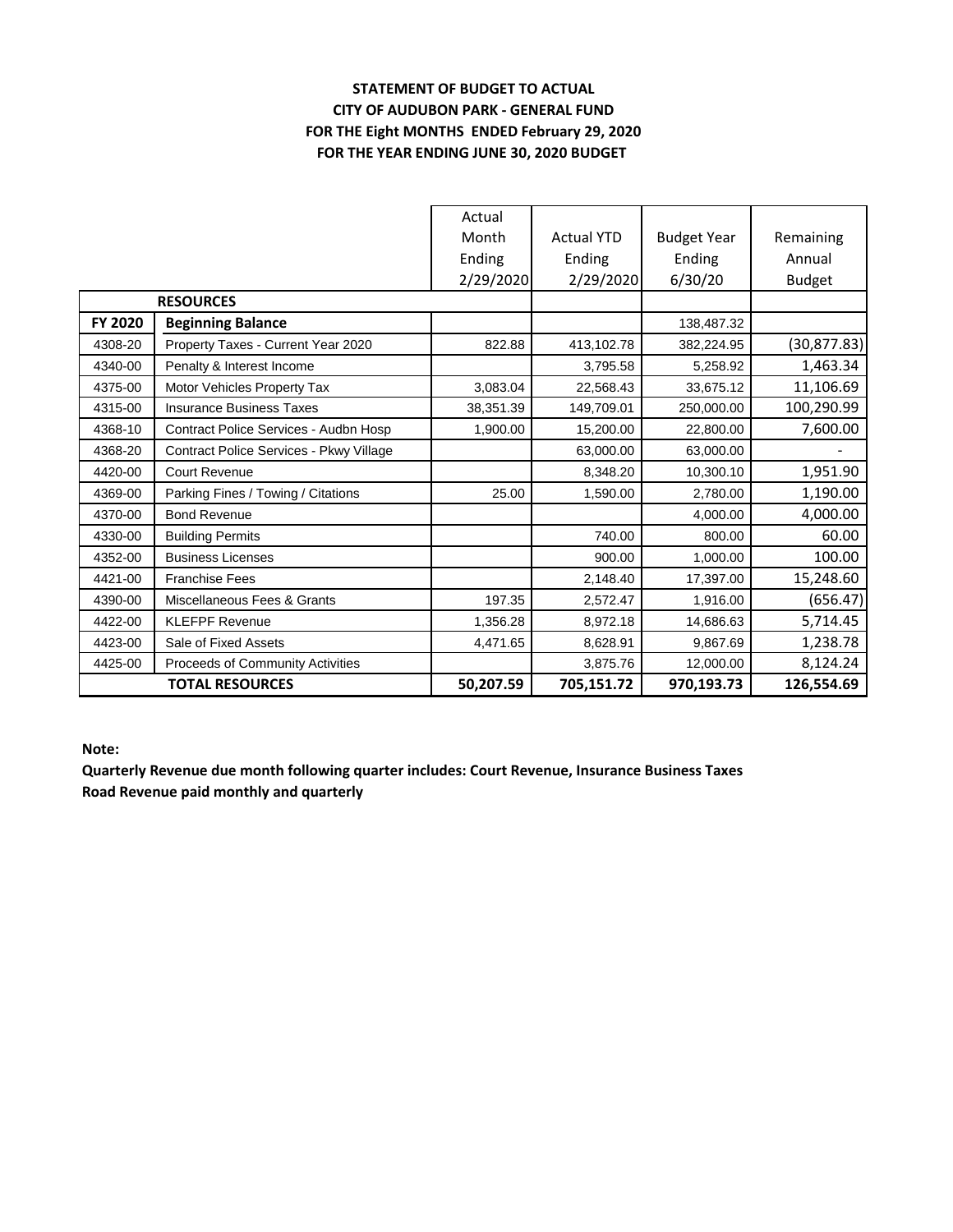## **STATEMENT OF BUDGET TO ACTUAL CITY OF AUDUBON PARK - GENERAL FUND FOR THE Eight MONTHS ENDED February 29, 2020 FOR THE YEAR ENDING JUNE 30, 2020 BUDGET**

|         |                                                 | Actual    |                   |                         |               |
|---------|-------------------------------------------------|-----------|-------------------|-------------------------|---------------|
|         |                                                 | Month     | <b>Actual YTD</b> | <b>Budget Year</b>      | Remaining     |
|         |                                                 | Ending    | Ending            | Ending                  | Annual        |
|         |                                                 | 2/29/2020 | 2/29/2020         | 6/30/20                 | <b>Budget</b> |
|         |                                                 |           |                   |                         |               |
|         | <b>APPROPRIATIONS</b>                           |           |                   |                         |               |
|         | <b>Public Administration</b>                    |           |                   |                         |               |
| 5300-00 | <b>Administrative Costs</b>                     | 1,179.11  | 10,200.13         | 10,000.00               | (200.13)      |
| 5504-00 | Supplies & Equipment                            | 1,097.02  | 4,207.01          | 8,700.00                | 4,492.99      |
| 5500-00 | Repairs & Maintenance                           | 2,958.32  | 14,328.88         | 19,000.00               | 4,671.12      |
| 6500-00 | Utitlities - LG&E, Water, etc.                  | 4,152.77  | 33,042.07         | 46,000.00               | 12,957.93     |
| 5015-00 | Property Insurance                              |           | 1,119.81          | 2,275.00                | 1,155.19      |
| 5020-00 | Liability Insurance                             |           | 5,459.54          | 8,400.00                | 2,940.46      |
| 5340-00 | <b>Bookeeping Services</b>                      |           | 2,562.50          | 8,000.00                | 5,437.50      |
| 5350-00 | <b>Clerks Salary</b>                            | 3,846.16  | 32,692.36         | 50,000.00               | 17,307.64     |
| 5004-00 | Payroll Expense - SS / Medicare                 | 294.23    | 2,500.91          | 3,708.71                | 1,207.80      |
| 5005-00 | <b>Workers' Compensation Insurance</b>          |           | 5,053.39          | 1,351.21                | (3,702.18)    |
| 5010-00 | Unemployment Reserve - 12%                      |           | 385.67            | 624.06                  | 238.39        |
| 5200-00 | Legal Affairs                                   | 502.20    | 7,650.77          | 18,000.00               | 10,349.23     |
|         | Claims and Judgements Payable                   |           |                   | 8,000.00                | 8,000.00      |
| 5710-00 | Auditing                                        |           | 6,800.00          | 6,800.00                |               |
| 5740-00 | <b>Property Valuation</b>                       |           |                   | 6,722.36                | 6,722.36      |
| 5527-00 | <b>Codification Ordinances</b>                  | 299.60    | 1,534.00          | 6,000.00                | 4,466.00      |
|         |                                                 |           |                   |                         |               |
|         | <b>Total Public Administration</b>              | 14,329.41 | 127,537.04        | 203,581.34              | 76,044.30     |
|         | <b>Parks &amp; Recreation Reserve</b>           |           |                   | 9,487.32                |               |
|         | <b>Contingency Reserve</b>                      |           |                   | 50,000.00               | 50,000.00     |
|         |                                                 |           |                   |                         |               |
|         | <b>Public Works</b>                             |           |                   |                         |               |
| 5452-10 | Supplies & Equipment                            | 233.38    | 3,147.11          | 5,000.00                | 1,852.89      |
| 5457-10 | Fuel                                            | 317.47    | 2,094.63          | 3,096.49                | 1,001.86      |
| 5410-10 | Maintenance                                     |           |                   |                         |               |
| 5480-10 | Property Insurance                              |           | 1,119.81          | 1,086.00                | (33.81)       |
| 5485-10 | Liability Insurance                             |           | 5,459.54          | 1,401.00                | (4,058.54)    |
| 5490-10 | Auto Insurance                                  |           | 1,737.28          | 4,127.84                | 2,390.56      |
| 5450-10 | Works Dept. - Salaries                          | 2,480.00  | 21,080.00         | 33,280.00               | 12,200.00     |
| 5465-10 | Payroll taxes                                   | 189.72    | 1,612.62          | 2,545.92                | 933.30        |
| 5470-10 | Unemployment reserve - 9%                       |           | 251.62            | 468.05                  | 216.43        |
| 5475-10 | <b>Workers' Compensation Insurance</b>          |           | 5,053.39          | 1,182.00                | (3,871.39)    |
| 5454-10 | <b>Public Facilities</b>                        | 9,722.73  | 18,142.69         | 22,000.00               | 3,857.31      |
| 5453-10 | Parks & Recreation                              |           | 6,102.44          | 12,000.00               | 5,897.56      |
| 5455-10 | Forest Management                               | 990.00    | 12,909.21         | 38,370.10               | 25,460.89     |
| 6300-10 | Public Gardens (Garden Club Grant)              |           | 4,000.00          | 12,000.00               | 8,000.00      |
| 5415-00 | Road Fund Replenishment                         |           |                   | 52,512.68               | 52,512.68     |
| 6510-00 | Sidewalk Set aside<br><b>Total Public Works</b> | 13,933.30 | 82,710.34         | 20,000.00<br>209,070.08 | 20,000.00     |